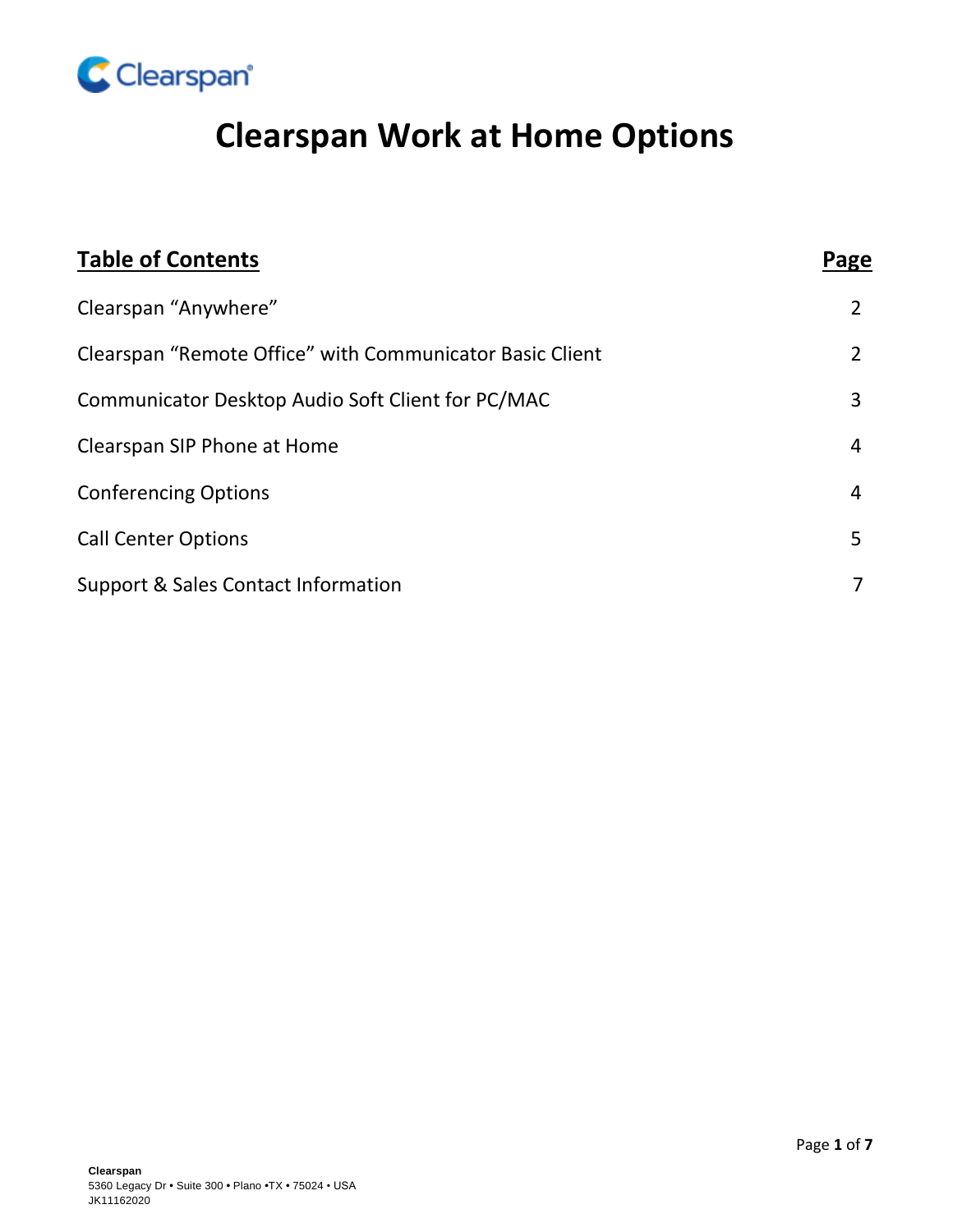

## 1. **Clearspan "ANYWHERE" Feature:**

Clearspan Anywhere allows you to make and receive calls from any location outside your main office phone. Via cell phone, users can call into a specified Clearspan phone number (Clearspan Anywhere Portal Number), enter their voicemail passcode, you will then be provided dial tone and can place calls. The CPID number from this call will be your office / campus extension. This will require updating each user within OpEasy to configure & activate this feature.

QRG = [https://www.mitel.com/en-gb/document-center/business-phone-systems/clearspan/clearspan](https://www.mitel.com/en-gb/document-center/business-phone-systems/clearspan/clearspan-guides/21/en/clearspan-anywhere-quick-reference-guide)[guides/21/en/clearspan-anywhere-quick-reference-guide](https://www.mitel.com/en-gb/document-center/business-phone-systems/clearspan/clearspan-guides/21/en/clearspan-anywhere-quick-reference-guide)

#### 2. **Clearspan Communicator Basic Client & Remote Office Feature:**

Clearspan Communicator Desktop Basic for PC and MAC offers a convenient, intuitive client interface for multimedia services. You can place and receive phone calls from your desk phone using the client application locally or remotely using any phone (Cell Phone or home land-line).

Notes for this option:

- This will require updating each user within OpEasy to add "Communicator Basic".
- User must download the Communicator application to their PC/MAC o [www.mitel.com/clearspan-user-training](http://www.mitel.com/clearspan-user-training)
- User logs into the client on PC / MAC
- Configure the "Remote Office" feature with the remote phone number the user will be using (cell / land-line number)
- The user will receive inbound calls to the number input in the Remote Office configuration
- The user will make outbound calls using the client on their PC / MAC. The users cell or land-line phone will ring. Once answered, the system will call the destination number and then bridge the two calls. The CPID number from this call will be your office / campus extension.

QRG = [https://www.mitel.com/document-center/business-phone-systems/clearspan/clearspan](https://www.mitel.com/document-center/business-phone-systems/clearspan/clearspan-communicator/21/en/clearspan-communicator-desktop-basic-for-pc-and-mac-quick-reference-guide)[communicator/21/en/clearspan-communicator-desktop-basic-for-pc-and-mac-quick-reference-guide](https://www.mitel.com/document-center/business-phone-systems/clearspan/clearspan-communicator/21/en/clearspan-communicator-desktop-basic-for-pc-and-mac-quick-reference-guide)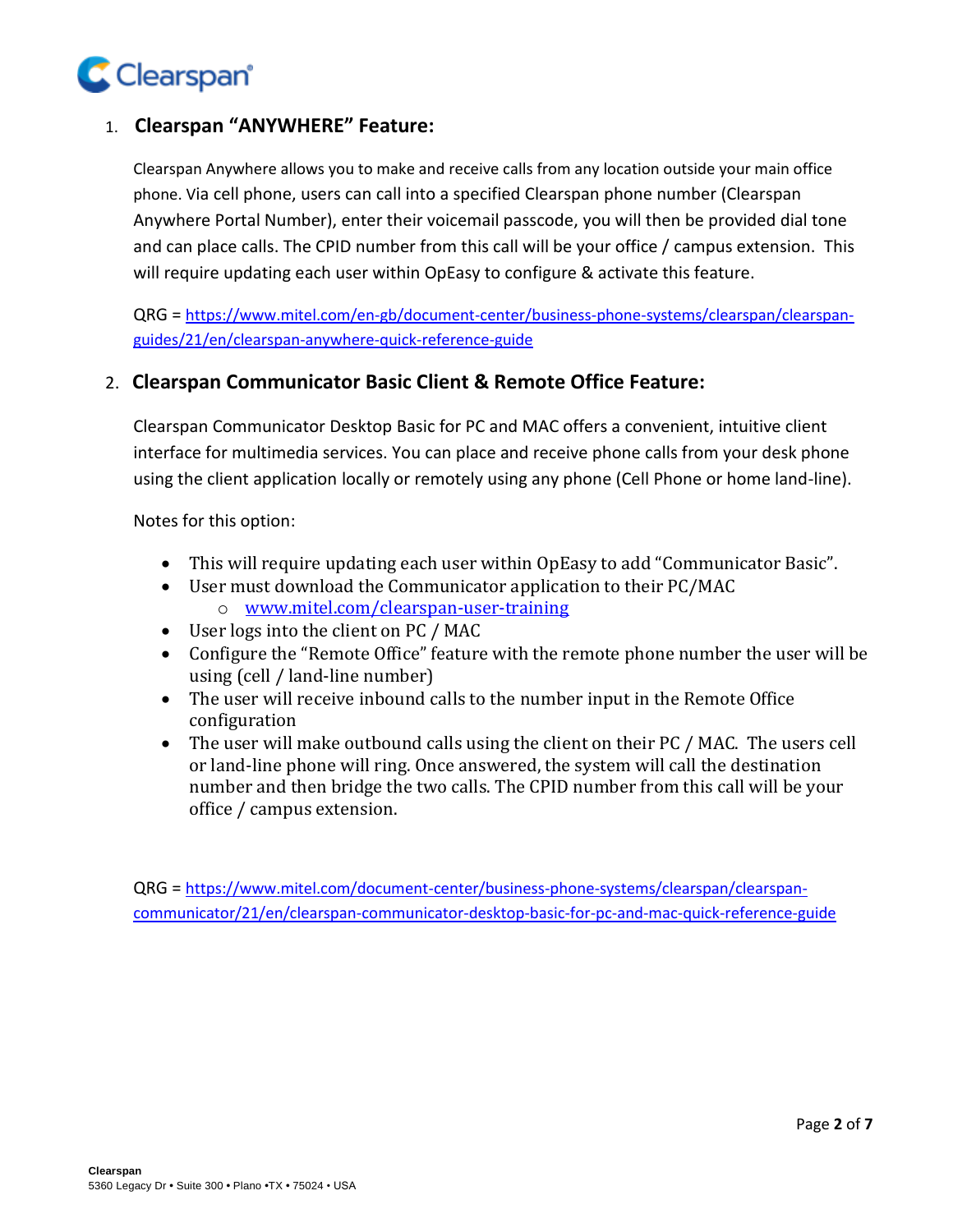

## 3. **Clearspan Communicator Desktop Audio for PC and Mac (Softphone):**

Clearspan Communicator Desktop for PC and MAC offers a convenient, intuitive client interface for voice services. You can place and receive phone calls directly from your PC or MAC. This require a Communicator license.

Notes for this option:

- This will require updating each user within OpEasy to add "Communicator Voice or Video".
- This phone will be configured as a Shared Line Appearance (SCA) of your main phone number. This phone can be configured to register to your local RUG. When receiving a call, both phones will ring.
- User must download the Communicator application to their PC/MAC o [www.mitel.com/clearspan-user-training](http://www.mitel.com/clearspan-user-training)
- User logs into the client on PC / MAC
- The user will receive inbound calls directly to their PC / MAC.
- The user will make outbound calls using the client on their PC / MAC.
- The user has the option to user the PC / MAC integrated speakers & Mic or purchase a USB headset. The CPID number from this call will be your office / campus extension.

This option is also available on a Mobil Client, IOS or Android.

QRG PC / MAC = [https://www.mitel.com/en-gb/document-center/business-phone](https://www.mitel.com/en-gb/document-center/business-phone-systems/clearspan/clearspan-communicator/21/en/clearspan-communicator-desktop-audio-and-video-for-pc-and-mac-quick-reference-guide)[systems/clearspan/clearspan-communicator/21/en/clearspan-communicator-desktop-audio-and-video](https://www.mitel.com/en-gb/document-center/business-phone-systems/clearspan/clearspan-communicator/21/en/clearspan-communicator-desktop-audio-and-video-for-pc-and-mac-quick-reference-guide)[for-pc-and-mac-quick-reference-guide](https://www.mitel.com/en-gb/document-center/business-phone-systems/clearspan/clearspan-communicator/21/en/clearspan-communicator-desktop-audio-and-video-for-pc-and-mac-quick-reference-guide)

QRG Mobile IOS = [https://www.mitel.com/en-gb/document-center/business-phone](https://www.mitel.com/en-gb/document-center/business-phone-systems/clearspan/clearspan-communicator/21/en/clearspan-communicator-for-iphone-quick-reference-guide-release-2132)[systems/clearspan/clearspan-communicator/21/en/clearspan-communicator-for-iphone-quick-reference](https://www.mitel.com/en-gb/document-center/business-phone-systems/clearspan/clearspan-communicator/21/en/clearspan-communicator-for-iphone-quick-reference-guide-release-2132)[guide-release-2132](https://www.mitel.com/en-gb/document-center/business-phone-systems/clearspan/clearspan-communicator/21/en/clearspan-communicator-for-iphone-quick-reference-guide-release-2132)

QRG Mobil Android = [https://www.mitel.com/en-gb/document-center/business-phone](https://www.mitel.com/en-gb/document-center/business-phone-systems/clearspan/clearspan-communicator/21/en/clearspan-communicator-for-android-quick-reference-guide)[systems/clearspan/clearspan-communicator/21/en/clearspan-communicator-for-android-quick](https://www.mitel.com/en-gb/document-center/business-phone-systems/clearspan/clearspan-communicator/21/en/clearspan-communicator-for-android-quick-reference-guide)[reference-guide](https://www.mitel.com/en-gb/document-center/business-phone-systems/clearspan/clearspan-communicator/21/en/clearspan-communicator-for-android-quick-reference-guide)

QRG Clearspan Mobil IOS = [https://www.mitel.com/en-gb/document-center/business-phone](https://www.mitel.com/en-gb/document-center/business-phone-systems/clearspan/clearspan-mobile/381/en/clearspan-mobile-for-android-quick-reference-guide)[systems/clearspan/clearspan-mobile/381/en/clearspan-mobile-for-android-quick-reference-guide](https://www.mitel.com/en-gb/document-center/business-phone-systems/clearspan/clearspan-mobile/381/en/clearspan-mobile-for-android-quick-reference-guide)

QRG Clearspan Mobil Android = [https://www.mitel.com/en-gb/document-center/business-phone](https://www.mitel.com/en-gb/document-center/business-phone-systems/clearspan/clearspan-mobile/381/en/clearspan-mobile-for-android-quick-reference-guide)[systems/clearspan/clearspan-mobile/381/en/clearspan-mobile-for-android-quick-reference-guide](https://www.mitel.com/en-gb/document-center/business-phone-systems/clearspan/clearspan-mobile/381/en/clearspan-mobile-for-android-quick-reference-guide)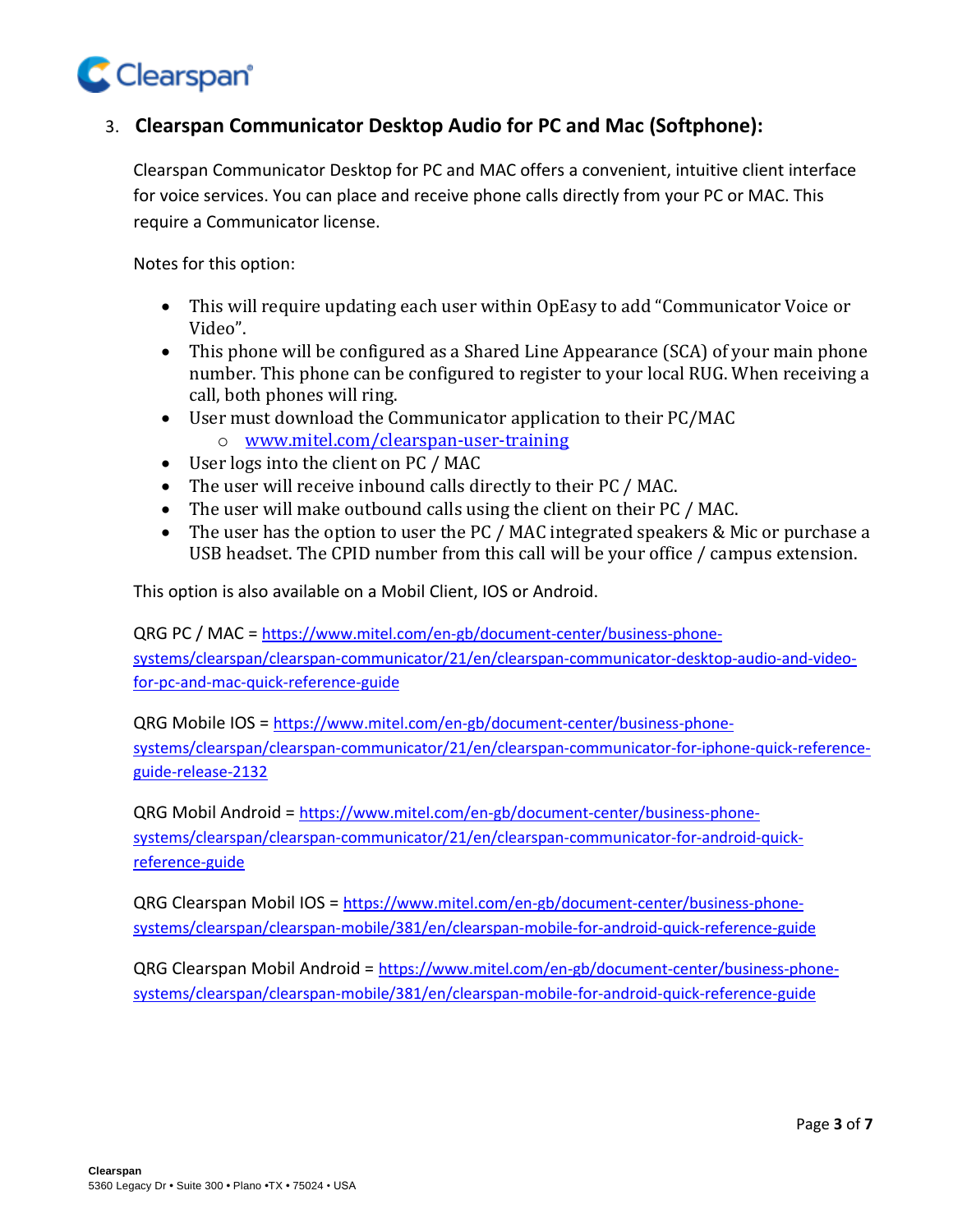

## 4. **Clearspan SIP phone at home:**

Customer has two options:

#### **1. Purchase a new Mitel SIP phone for Home use.**

- a. This phone will be configured as a Shared Line Appearance (SCA) of your main phone number. This phone can be configured to register to your local RUG. When receiving a call, both phones will ring.
- b. User will plug the phone into their home network to register.
- c. A power supply may be required to power the phone if POE is not available at the home location.

#### **2. Take your current Mitel SIP phone home to use.**

- a. This phone will have to be reconfigured to register to your local RUG.
- b. User will plug the phone into their home network to register.
- c. A power supply may be required to power the phone if POE is not available at the home location.

#### 5. **Clearspan Conferencing Option:**

#### **Meet-Me Conferencing**

While working from Home, The Clearspan Meet-Me Conferencing can be added to your service quickly if needed. Please open a MACD to enable this functionality. Additional Cost's will apply.

Clearspan Meet-Me Conferencing provides superior functionality. In addition to the many features listed below provided by Clearspan Meet-Me Conferencing, it also offers high definition (HD) audio.

The Meet-Me Conferencing service provides the following capabilities:

- Up to 294-way audio conferencing
- Scheduled and reservationless conferences
- Custom greeting
- Recording of conferences
- Muting participants and inviting new participants (by moderator)
- Automatic Lecture Mode
- Web interface to moderate the conference
- Outlook add-in to create conferences from Outlook and including details in meeting invitations
- High definition (HD) audio
- Enhanced security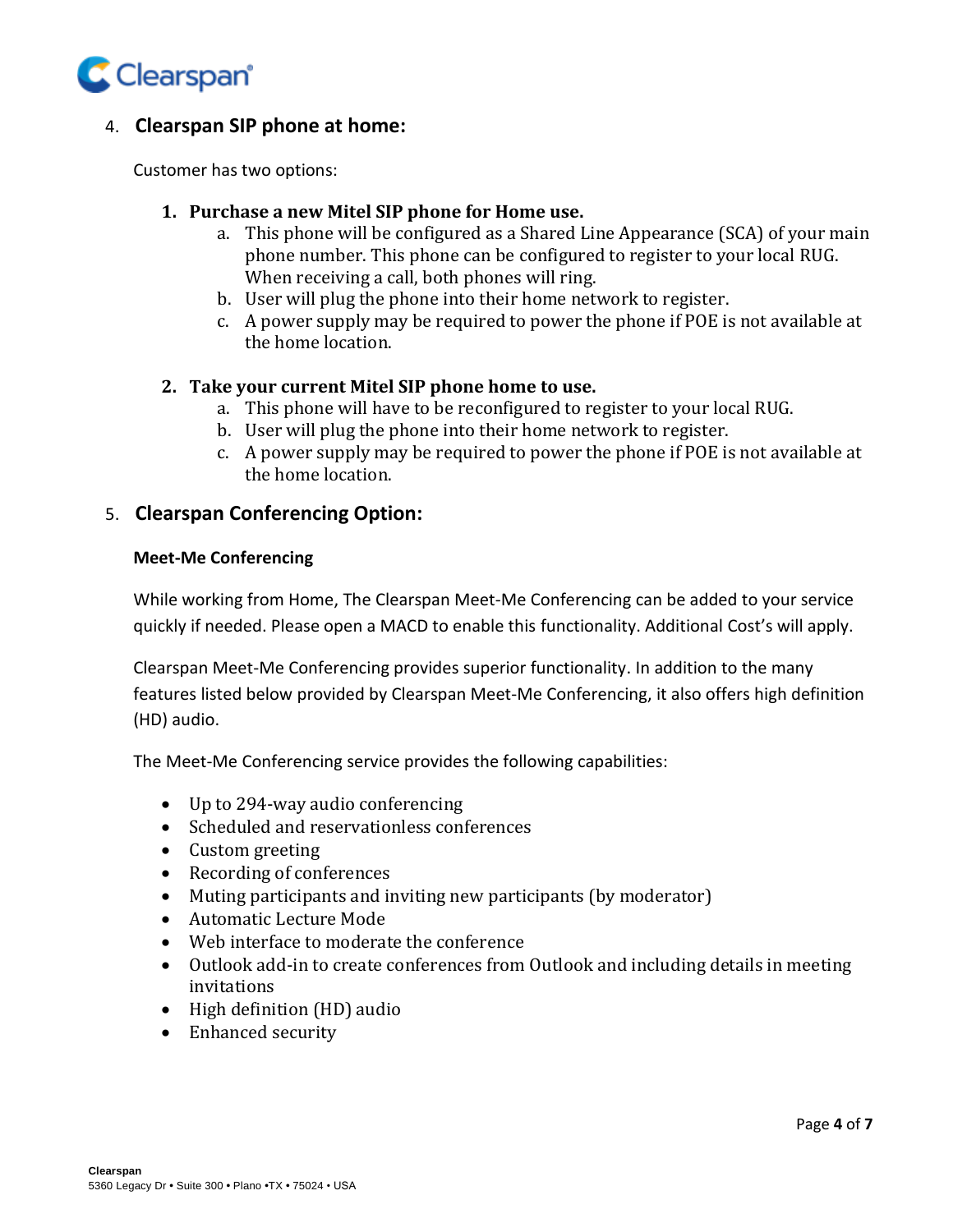

Note: These options require a Premium User License per user

Depending on licenses, you may have to add the "Communicator – Video" service pack. This includes Voice



## 6. **Call Center Remote Agents:**

The Work at Home options described in this document also apply for Call Center Agents and Supervisors. Agents can answer calls via

- Personal Cell or Landline using Anywhere
- Personal Cell or Landline using Remote Office
- SIP Phone configured for Remote registration
- Communicator Desktop Soft Client
- Communicator Mobile

#### **ACD Status & Availability**

The Call Center Agent and Supervisor clients are browser based, and accessible anywhere internet access is available.

#### <https://xxxxxx.xxxxx/callcenter>

See your System Administrator for URL

Remote Access SIP phones can provide a multi-function ACD Key for availability management.

For agents who do not use the Agent Client, the Communicator Desktop and Clearspan Mobile applications offer ACD login functionality, under the Options Menu/Services, or Call Settings/Call Control.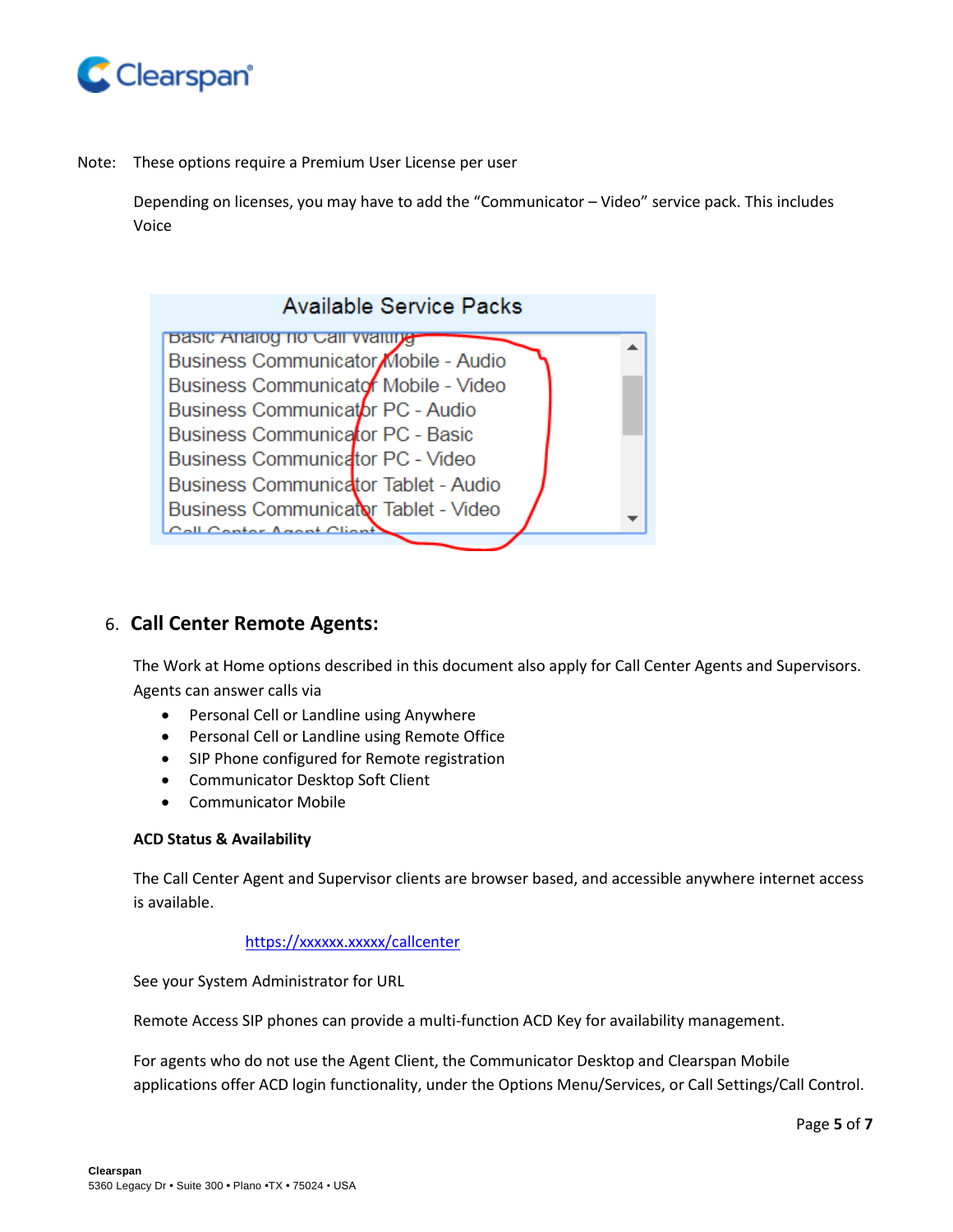



#### **Presenting your Office Number for Outbound Calls**

Keep your Caller ID associated with your work number by using these methods

- Call from a Remote Access configured SIP Phone
- Call from Communicator Desktop or Communicator Mobile Soft Client
- Use the Anywhere Feature
	- o Call the Anywhere Portal Number
	- o If your Anywhere Device is recognized, you will be asked to enter your Voicemail Password
	- o You may be asked to enter your Anywhere Device phone number
	- o You will be prompted for the digits to dial
- Use the Remote Office Feature with Communicator Basic
	- o Initiate a Call from Communicator Basic
	- o The system will call your Remote Office device and dial the target number.